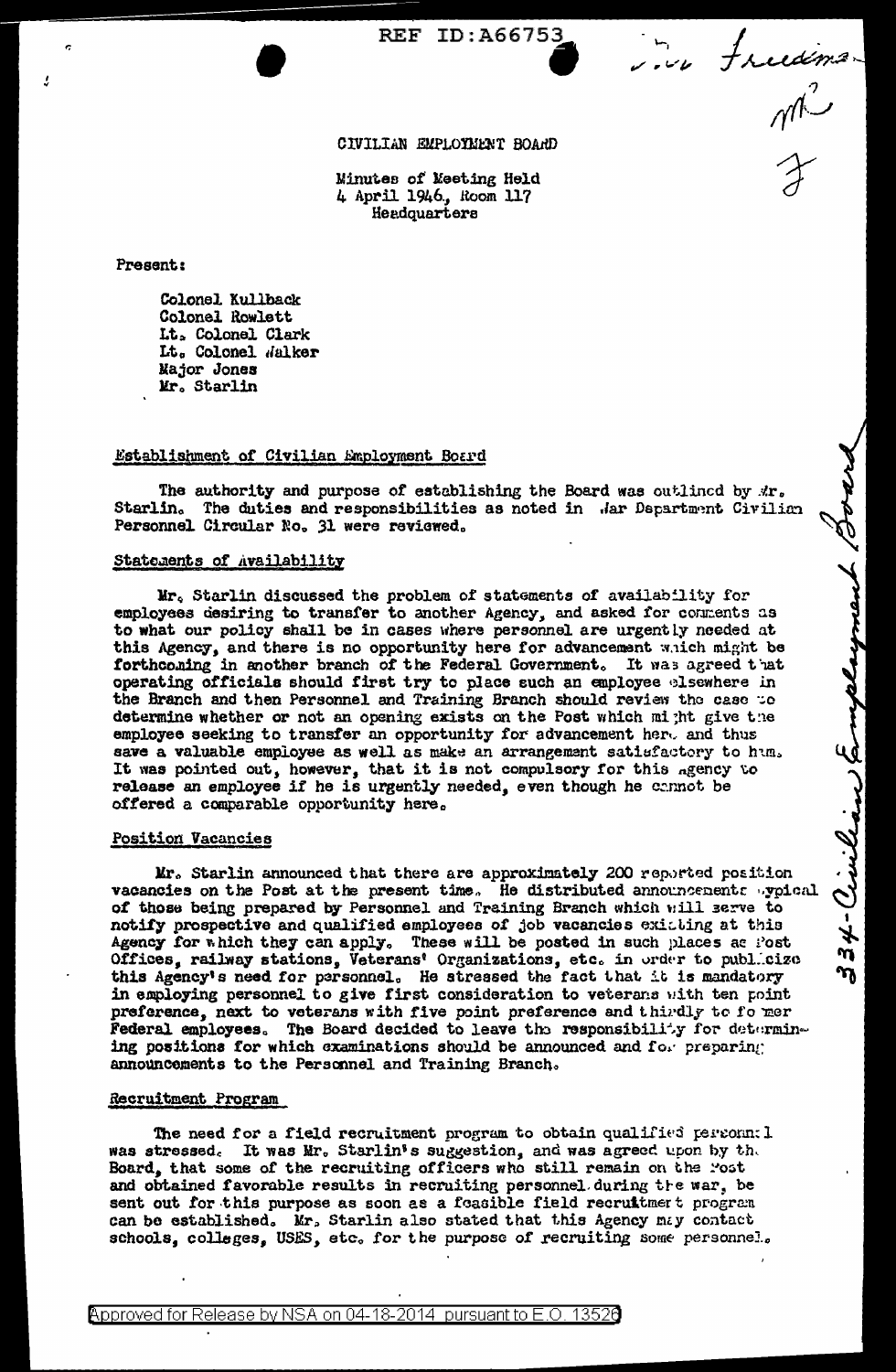

REF ID: A66753

It was suggested that recruiting officers review job vacancies in operations and be given a thorough "briefing" by operating officials before attempting to recruit individuals to fill these positions. This will better assure that personnel best qualified to fill these particular positions may be secured.

# Retention of Status Employees

Employment Coordination Boards have been established in the war Department to see that veterans with reemployment rights and status employees are given proper placement consideration in war Department installations. It was explained that dar Department employees with permanent Civil Service status, who are without jobs because of de-activated stations or reductionin-force at installations, will be monitored to other installations where vacancies exist for which they qualify or where there are employees holding positions with lower retention rights, e.g., a dar Service Indefinite appointee. This will lend maximum assistance to veterans in keeping with the Secretary of War's policy, and also retain those employees interested in Federal service as a career. The question of the forthcoming Civil Service examinations was brought up and the statement was made that although an individual passing the examinations will be considered as a permanent Civil Service employee, he could still be "bumped" and a veteran with greater preference given his job. This is worked on a point system basis which Mr. Starlin explained.

## Training

Mr. Starlin stated that most of the training given to employees is cuthe-job training. He said that a statement is currently being prepared outlining a training policy for the Agency. We have, however, only a limited number of persons to carry on a training program. It is imperative, when a training course is given an employee within a branch, that a statement to this effuct be forwarded by the Branch to Personnel and Training Branch upon completion of the course. This information will be entered in the Placement "skills file" for future reference and also placed in the employee's 201 file ac a matter of official record.

#### **Standards of Performance**

The question as to whether standards of performance could be established for all or some types of jobs on the Post was discussed. The matter was tabled pending more specific consideration at a future Board meeting.

## Internal Alignment of Positions

The problems of job allocation as brought out by the recent Classification Survey were mentioned and the Board was asked for its feeling as to whether the basic concern of analysts should be to allocate jobs or people. Mr. Starlin pointed out that there has been a great deal of confusion in this regard and asked for suggestions to clarify the matter. It was decided that basically "jobs not people should be allocated", but that in a few instances some special skill of individuals may require an exception. The question was raised concerning cases where a good employee and a poor one receive the same salary with the only recognition for the good employee being his efficiency rating. The possibility of making exceptions for employees doing a superior job was discussed. Mr. Starlin pointed out the possibility of an in-grade salary increase for superior accomplishment in such cases. This is possible under Civilian Personnel Regulation No. 46. Mr. Starlin presented the report of the Classification Survey with lists of employees, grades, and grade of the job they are now